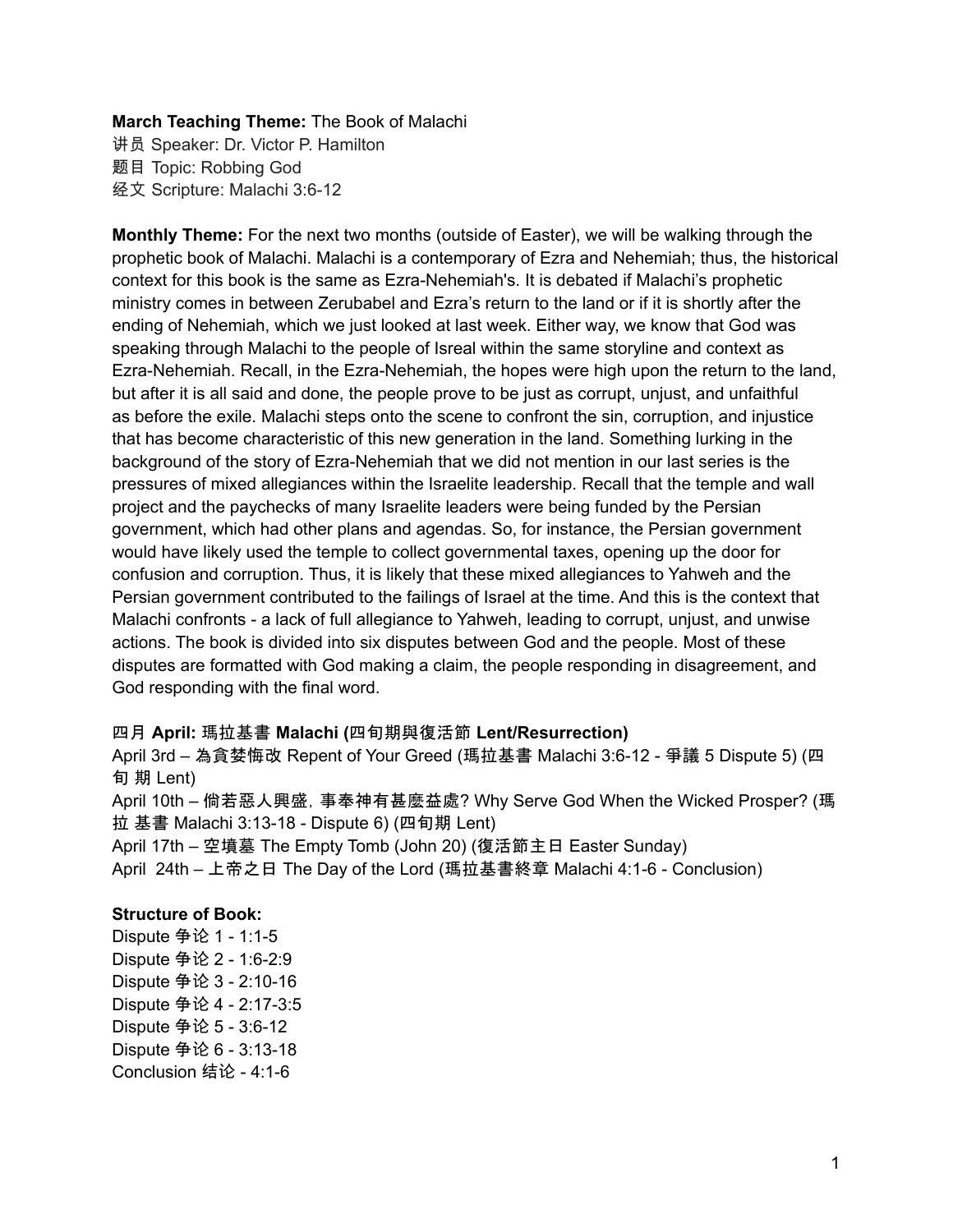## **Dispute Format** 争论形式**:**

1: God makes a Claim 神宣告一件事 2: The People Respond in Disagreement 百姓反驳 3: God Responds 神回应

## **Resources:**

[Sermon](https://www.youtube.com/watch?v=Eqfed-l4jzA) Video [Sermon](http://www.lcccky.org/CellGroup/Meetings/2022%2004%2003%20Robbing%20God.pdf) Slides

[Overview:](https://bibleproject.com/explore/video/malachi/) Malachi (Bible Project) [English] [Overview:](https://www.youtube.com/watch?v=8T57vKj-Ix8&list=PLE-R0uydm0uN0xKD3tw0aheiQojlf1JB1&index=29) Malachi (Bible Project) [Mandarin] Map of [Israel/Judah/Edom](https://docs.google.com/presentation/d/1tFqR--i8vR65UNcydtMDcN0P1IocObGP6zsQPzodJvg/edit?usp=sharing) before the Babylonian Exile Maps of the [Persian](https://docs.google.com/presentation/d/1etJFccQZX3MryDbRrS1s5n6bjpYFgUOYwQ4VQG_JuV4/edit?usp=sharing) Empire Map of Judah [\(Yehud\)](https://docs.google.com/presentation/d/1B-jPxAPFXvR-dkqLLivyckb0uZtp_PYXSNJsG_iepRA/edit?usp=sharing) under Persian rule [Timeline](https://docs.google.com/presentation/d/1pivSiquO322iIeBUBqD0yGXiqO8ft5FlPvqLRck4eek/edit?usp=sharing) of Rebuild under Persian Rule

# **Discussion Questions** (Pastor William R. Horne)

- (1) Read Malachi 3:6-12 together. What observations do you make, and what stands out to you? How would you summarize the passage?
- (2) Why do we as a community and individuals often have a hard time talking about money? Why do you believe how we use our "wealth & possessions" is one of the most frequently discussed topics in Scripture? What mindsets keep us from being "cheerful givers"?
- (3) Divide up into three smaller groups and assign a reading of one of the following Scriptures to each group: Deuteronomy 14:22-29, Leviticus 27:30-33, & Numbers 18:21-32. After each group has read their passage together, come back as a large group and share insights from your group's reading on the "tithe" in the Hebrew Bible.
- (4) With those same three small groups, assign one of the following New Testament passages to each group: Matthew 23:23-26, Acts 2:42-47, 2 Corinthians 9:6-9. Then, come back together as a large group and share your insights.

### **Important Notes** (Pastor William R. Horne)**:**

Please take note of the context, both recalling what we learned in Ezra-Nehemiah and using the above resources (maps, videos, etc.). This passage is the most well-known from the book of Malachi as it is often used in messages about tithing. Our familiarity and lack of comfort with this passage and the idea of tithing expose our mindsets surrounding money and possessions. We have been trained with the mindset that all of our resources are ours for the taking and consumption to be used however we desire. But, in the grand scheme of things, all good gifts are gifts from the Creator God; thus, everything we possess is truly not ours. Hence, the accusation in Malachi of the people of God, robbing God with their lack of generosity. When we shift our mindset from greedy possessors to grateful recipients, it frees us for generosity (dare, I say, radical generosity). As you will see throughout the passages you will read together, the people of God have always been called to live as a community of generosity. This was a call for the people of Isreal (often failed) and a characteristic of the early church. The two main places